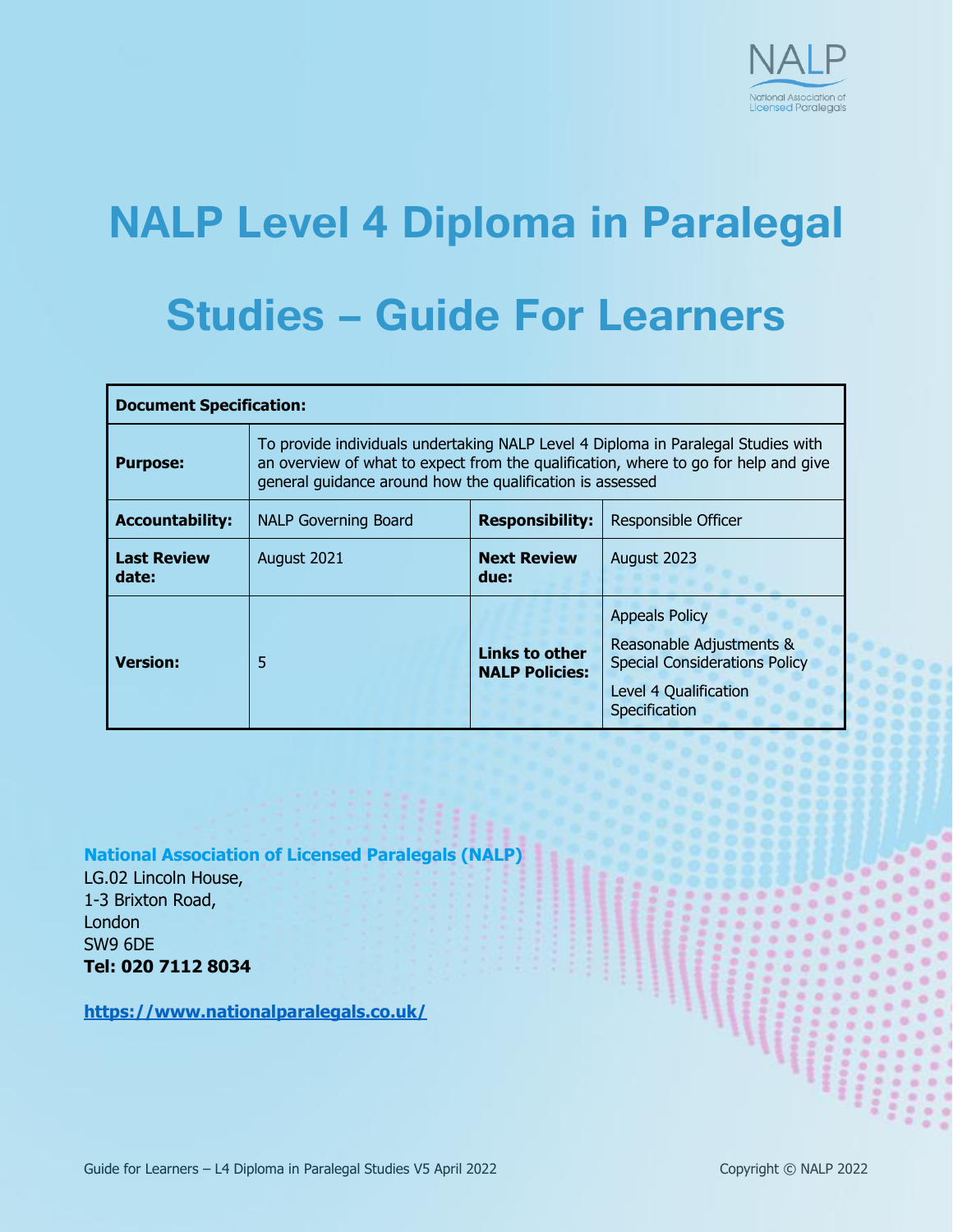

# **Contents**

| 1. |      |  |  |  |
|----|------|--|--|--|
| 2. |      |  |  |  |
| 3. |      |  |  |  |
|    | 3.1. |  |  |  |
|    | 3.2. |  |  |  |
|    | 3.3. |  |  |  |
| 4. |      |  |  |  |
|    | 4.1. |  |  |  |
|    | 4.2. |  |  |  |
| 5. |      |  |  |  |
| 6. |      |  |  |  |
|    | 6.1. |  |  |  |
|    | 6.2. |  |  |  |
|    | 6.3. |  |  |  |
|    | 6.4. |  |  |  |
|    | 6.5. |  |  |  |
|    | 6.6. |  |  |  |
|    | 6.7. |  |  |  |
| 7. |      |  |  |  |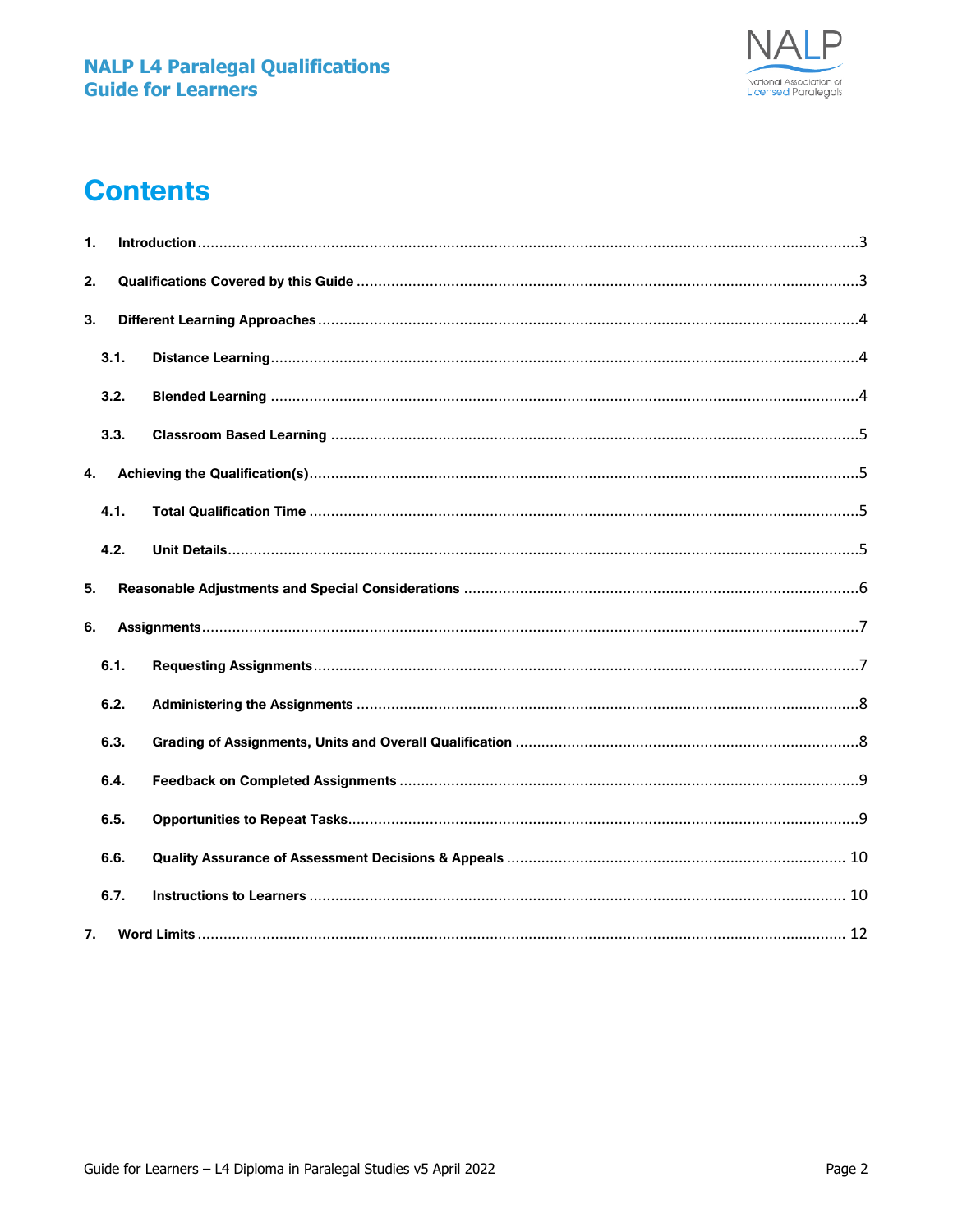

#### <span id="page-2-0"></span>**1. Introduction**

The National Association of Licensed Paralegals (NALP) is an awarding organisation recognised and regulated by Ofqual, offering qualifications specifically designed for the Paralegal Sector. These qualifications have been designed so that learners have a clear path of progression and so that the content will provide them with the depth of knowledge required for any professional paralegal, whether they are looking for a career within a law firm, in the public or private sector or if they wish to forge their own path as a Paralegal in their own private practice.

The qualifications offered by NALP are well regarded throughout the legal sector and are relied upon by users as a mark of competency for the holder of a NALP qualification.

NALP takes care to update its qualifications regularly, but please be aware that this can take time so there may be some examples of, for instance, case law, that have moved on since the last review. If you have any queries at all regarding the content of the workbook or assignments provided, please do not hesitate to contact NALP, either directly or via your chosen Approved Centre and we will ensure that any feedback is included within the next scheduled review.

# <span id="page-2-1"></span>**2. Qualifications Covered by this Guide**

This Guide covers provides information for Learners studying for the following NALP qualification:

| <b>Qualification Title</b>                       | <b>Qualification Reference</b><br><b>Number (as per Ofqual Register</b><br>of Qualifications) |
|--------------------------------------------------|-----------------------------------------------------------------------------------------------|
| <b>NALP Level 4 Diploma in Paralegal Studies</b> | 501/0613/2                                                                                    |

There are 10 units of study divided into two modules. The first module is General Principles of Law and the second is Procedural Law.

Learners are required to successfully complete one written assignment per unit which are designed to assess the learner's skills, knowledge and understanding of legal issues.

Assignments meeting the minimum criteria for achievement will be assessed as either Pass, Merit or Distinction:

**Pass:** (Descriptive): A Pass grade will be awarded if a student has basically but fully covered all criteria indicated. This will be reflected in a mark of between 45% and 64%.

**Merit:** (Explanatory): A Merit grade will be awarded if a student has shown a higher degree of aptitude, has demonstrated a thorough understanding of the questions and has presented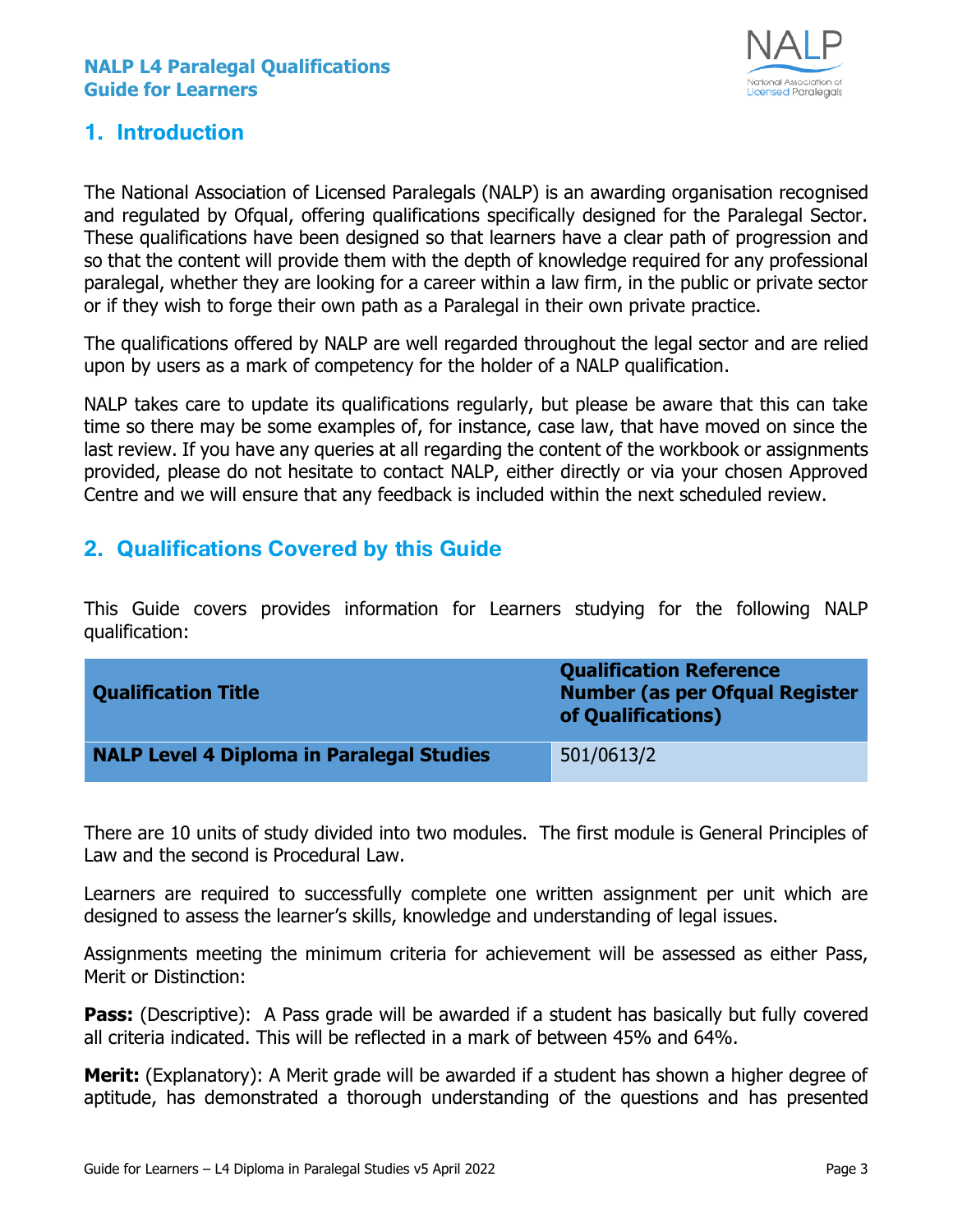

his/her findings neatly and professionally. This will be reflected in a mark between 65% and 79%.

**Distinction:** (Showing implications): A Distinction will be awarded if the student has shown a mastery of the subject matter and has dealt with the questions in a professional manner. Attention will be particularly given to spelling, grammar, layout and style and to the actual presentation of the assignment. This will be reflected in a mark of between 80% and 100%.

Comprehensive course material is provided and there should be no need to purchase legal textbooks in order to successfully attain the Diploma.

Guidance in relation to other NALP qualifications is available separately.

# <span id="page-3-0"></span>**3. Different Learning Approaches**

NALP qualifications are offered via our Approved Centres. These are training organisations which have provided evidence and assurance that they are able to deliver the qualifications effectively to their learners, whether this is via **distance learning**, **blended learning** or **classroom based**. Below we explain the differences between these approaches to learning.

#### <span id="page-3-1"></span>**3.1. Distance Learning**

Distance Learning is where you determine how much or how fast you learn (within the time restrictions of the qualifications themselves – see Section 4.1). You will be provided with the workbooks and/or other learning material, either via a PDF workbook sent via Email, or via an online learning portal, or even a paper-based workbook. It may also include recorded teaching and training videos to provide additional guidance, but usually a Learner will be expected to undertake the majority of their learning without the aid or supervision of a tutor or teacher.

Whilst this form of learning is generally without direct guidance, our Approved Centres are expected to have suitably qualified people on staff who can provide additional guidance and teaching where this is needed. If you have opted to study via Distance Learning, therefore, you should still be able to ask the Approved Centre through which you enrolled to provide you with assistance should you require it. Obviously, they can only assist you with the study aspect and with some guidance on how to answer the assignments, but they cannot provide you with direction as to exactly how to answer a specific assignment question.

#### <span id="page-3-2"></span>**3.2. Blended Learning**

Blended Learning has become far more popular over recent years, offering a mix between the self-study method of Distance Learning with some additional, planned, teaching sessions that may be either in person or via webinar or other online teaching facilities. Blended Learning will usually include some of the teaching to be 'live'  $-$  i.e. a webinar that you join as it is being delivered so that you might ask questions via the video link and receive real-time responses. It may also include set times that you spend inside a classroom setting. This means that the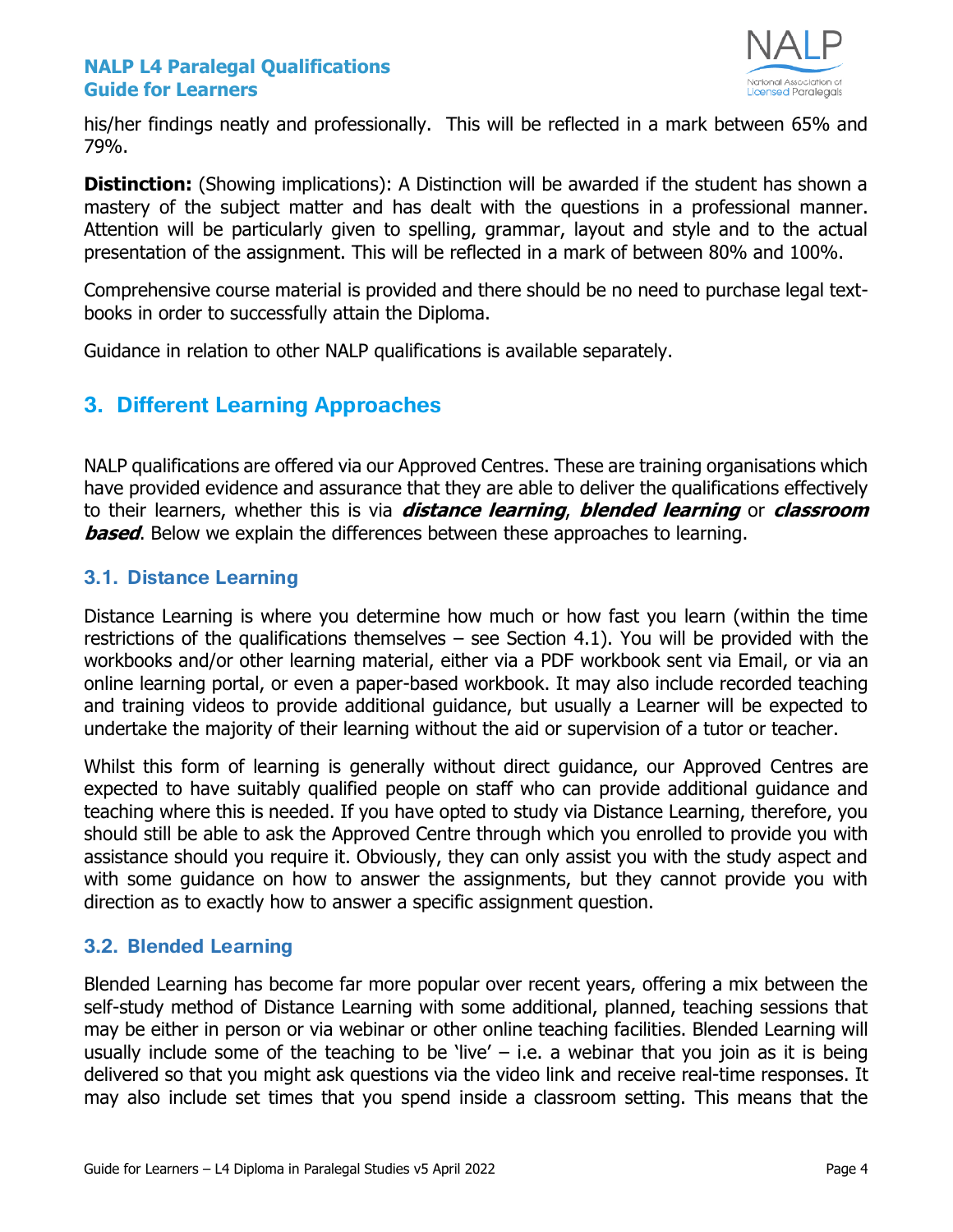

Learner may have to have studied up to a certain point prior to any scheduled webinars or classroom sessions, so there is less freedom for the Learner to set their own pace than in traditional 'Distance Learning'.

#### <span id="page-4-0"></span>**3.3. Classroom Based Learning**

This is the traditional way of learning when a learner attends a specific classroom on set days and is directed by the teacher what to study, given guidance as this takes place with a limited amount of self-study (or homework) to be undertaken independently. Whilst this is a wellaccepted and effective method of learning, it should be noted that Learners should not undertake their assignments in a classroom setting to avoid any possibility of collusion or plagiarism.

# <span id="page-4-1"></span>**4. Achieving the Qualification(s)**

This NALP qualification is designed on a model of units, each one covering a specific part of the legal sector and English Law. Learners will be tested on their knowledge and understanding of the unit they have studied by way of undertaking an assignment for that unit. In this section we will look at how these units combine to make each qualification.

#### <span id="page-4-2"></span>**4.1. Total Qualification Time**

Each Unit has been assigned a specific number of hours that it will take an **average learner** to study and understand the subject matter, via the study materials provided, plus complete the assignment for that unit. This is known as the **Total Qualification Time (TQT)**. Please note that because the TQT is based on an **average learner,** the time actually taken by a learner to complete this may be shorter or longer than the hours given in the table below,.

The NALP Level 4 Diploma in Paralegal Studies consists of 10 mandatory units. Therefore a learner must successfully achieve a passing grade in all of the units detailed in 4.2 below in order to gain the overall qualification. This result must be achieved within 24 months of enrolling on a course of study to attain the NALP Level 4 Diploma in Paralegal Studies.

#### <span id="page-4-3"></span>**4.2. Unit Details**

Each unit covers a different area of the English legal system, at an appropriate level for Learners undertaking these qualifications. As mentioned in 4.1 above. The details of the units are as follows:

| <b>Unit No.</b> | Unit Title               | <b>Guided</b><br><b>Learning</b><br><b>Hours</b> | Self-study<br>and<br>assignment | <b>Total</b><br><b>Qualification</b><br><b>Time</b> |
|-----------------|--------------------------|--------------------------------------------------|---------------------------------|-----------------------------------------------------|
|                 | The English Legal System | 25                                               | 37                              | 62                                                  |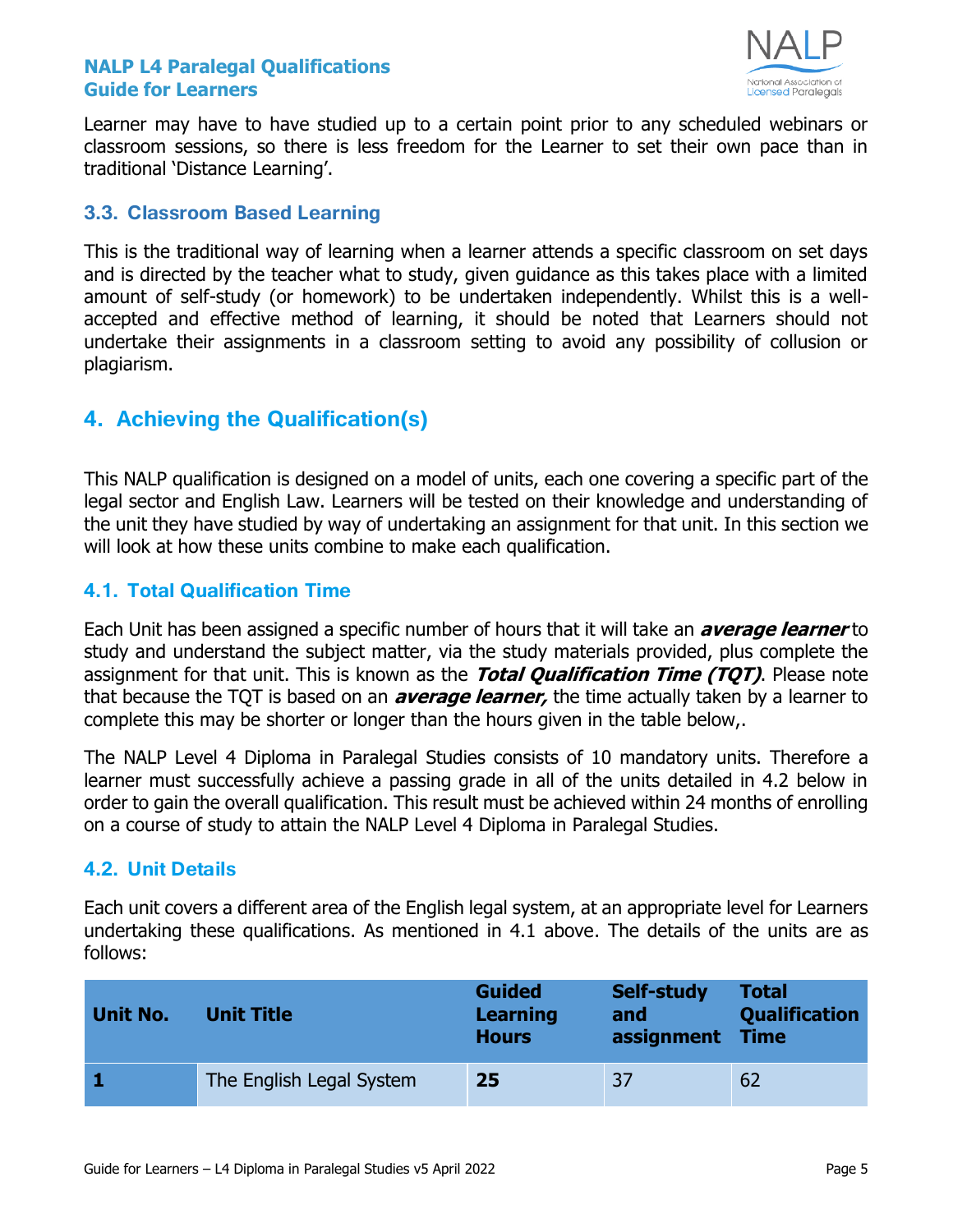

|                         | <b>TOTAL HOURS</b>                           | 166 | 250 | 416 |
|-------------------------|----------------------------------------------|-----|-----|-----|
| 10                      | Succession                                   | 12  | 18  | 30  |
| 9                       | <b>Residential Conveyancing</b>              | 24  | 36  | 60  |
| 8                       | <b>Matrimonial and Civil</b><br>Partnerships | 12  | 19  | 31  |
| $\overline{\mathbf{z}}$ | <b>Criminal Procedure</b>                    | 11  | 16  | 27  |
| $6\phantom{1}6$         | Civil Litigation                             | 19  | 29  | 48  |
| 5                       | Wills, Intestacy and Family<br>Provision     | 9   | 14  | 23  |
| 4                       | <b>Criminal Law</b>                          | 14  | 22  | 36  |
| 3                       | The Law of Tort                              | 16  | 23  | 39  |
| $\overline{2}$          | The Law of Contract                          | 24  | 36  | 60  |

# <span id="page-5-0"></span>**5. Reasonable Adjustments and Special Considerations**

Reasonable Adjustments to the overall timeframe for completion of the qualification and the time allowed to complete assignments will be considered by NALP on a case by case basis. **Any requests for Reasonable Adjustments should be made at the time of enrolment on the qualification** as these are generally granted in respect of known medical or educational special needs, such as dyslexia, visual impairment, mental health conditions, etc. Any medical conditions that may require a stay in hospital during the time that the Learner will be studying should be declared at the time of enrolment. NALP reserves the right to ask for evidence of any condition claimed as the cause for a claim for a Reasonable Adjustment.

Special Considerations are where an unforeseen event happens which affects the Learner and their ability to complete their studies and / or assignments. This could be an accident or injury, a bereavement or other event. **The Learner should inform their Approved Centre immediately such an event occurs (or as soon as they are physically able to)** for them to put in a request for a Special Consideration and **this must be received a minimum of 25 hours before the assignment due date**.

The type of evidence that may be required for a Reasonable Adjustment or a Special Consideration to be considered includes, but may not be limited to: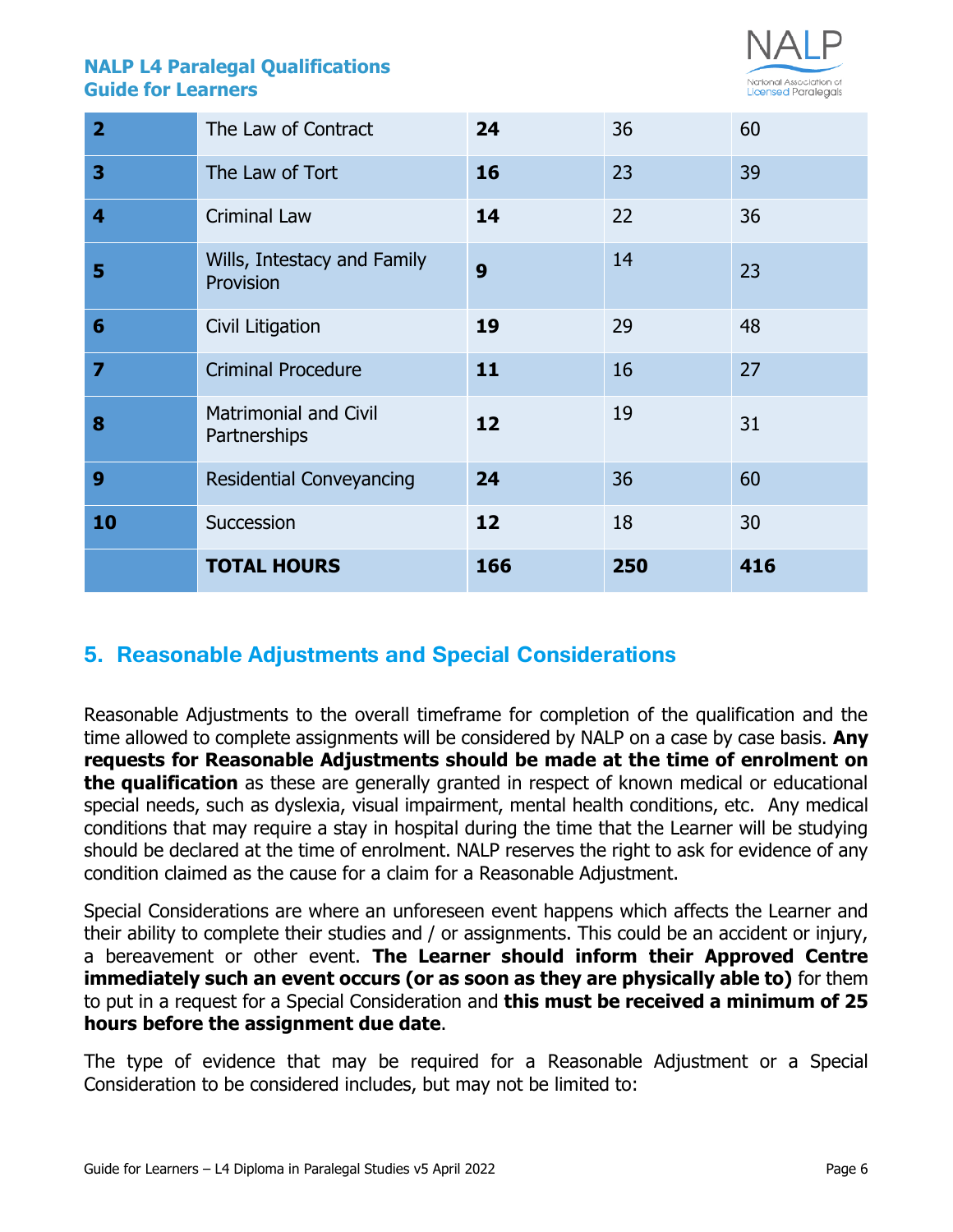

- **•** Doctor's note to confirm illness or medical condition requiring adjustments to be made
- **•** Copy of a death certificate for a claim of bereavement
- **•** Court attendance letters / Jury Service Letters
- **•** Note from therapist or other specialist consultant setting out the reasons preventing a Learner from completing the study and/or assignment in the specified time
- **•** If under 18, a parental discussion and signed letter by the parent and tutor to confirm exceptional extenuating circumstances may be submitted

Extra work commitments; childcare or elderly care issues of a general nature; other assessments with similar deadlines; no computer facilities at home; etc. are not considered as exceptional extenuating circumstances.

Please note that the Reasonable Adjustments and Special Considerations allowed are usually in respect of the time allowed to complete the qualification and/or assignment, which is limited to a maximum of 25% additional time.

Full details of our approach to Reasonable Adjustments and Special Considerations can be found within our Reasonable Adjustments and Special Considerations Policy, available to download from [here.](https://www.nationalparalegals.co.uk/nalp_policies_procedures)

### <span id="page-6-0"></span>**6. Assignments**

Earlier we have stated that a Learner must pass an assignment for each unit that they study in order to gain their chosen qualification. Each assignment will include specific guidance for that particular assignment which should be read in conjunction with the information provided in this section, as well as the information provided in the Qualification Specification which is available to download from the NALP website [here.](https://www.nationalparalegals.co.uk/level-4-diploma-qualification-specification-2)

Each assignment will provide opportunities for learners to be assessed on a sample range of the content required for the unit. Assignments consist of several tasks.

Each assignment contains:

- **•** Learner Instructions
- **•** Learning outcomes and assessment criteria for the unit.

#### <span id="page-6-1"></span>**6.1. Requesting Assignments**

NALP qualifications have been designed to allow learners the freedom to decide when they feel they are ready to take an assignment, having studied the associated material for that unit. Whilst all assignments must be requested and submitted prior to the deadline for the completion of the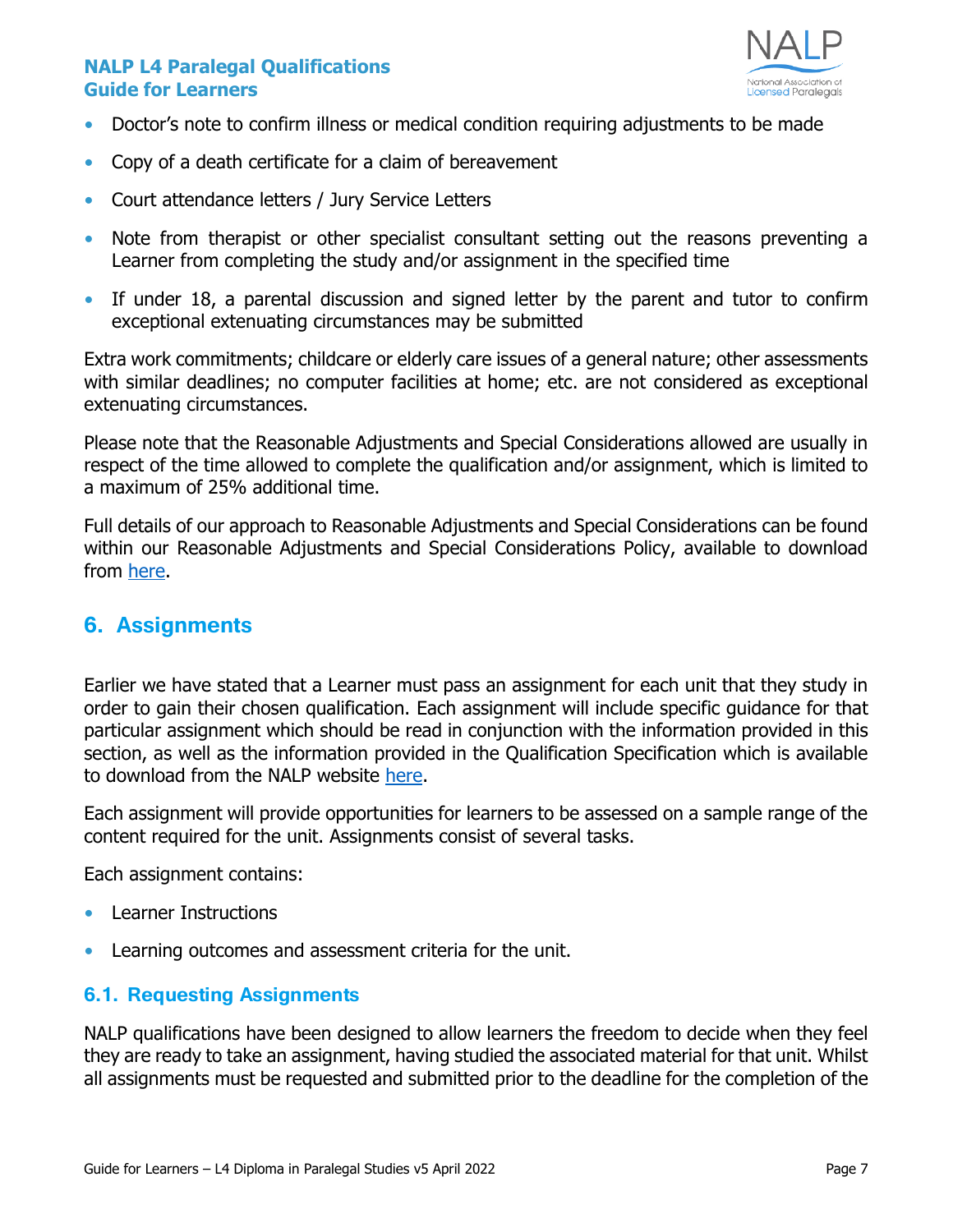

qualification (see section 4.1 above), there is no set order or timeframe for the individual units to be completed.

If a Learner is studying via a classroom-based learning approach at their chosen Approved Centre, then the Centre may set some restrictions or timeframes based on their study timetable. Similarly, those studying via the blended learning approach may also have to adhere to some restrictions set by their Centre. As such all Learners should ensure that they have discussed any such restrictions and requirements their Approved Centre may impose.

For those who are studying via the pure distance learning approach, you are more likely to have the freedom to choose when you wish to undertake an assignment for each unit you are studying. Such Learners should contact their Approved Centre to request an assignment.

#### <span id="page-7-0"></span>**6.2. Administering the Assignments**

Once a Learner has requested an assignment and their Centre informs NALP of this request, NALP will email the assignment to the Centre and this will be emailed on to the Learner (if a distance learner) or handed out to Learner if it is a classroom-based learning Centre.

A Learner has 4 weeks from the date of the assignment being emailed or handed to them by their chosen Approved Centre to complete the assignment and return the work to NALP for assessment. To help with this, **the Due Date will be clearly marked on the front sheet of the Assignment paper.**

#### **PLEASE NOTE: It is the responsibility of the Learner and their chosen Approved Centre to ensure that all assignments are returned to NALP for marking by the date specified. LATE SUBMISSIONS WILL NOT BE ACCEPTED.**

#### <span id="page-7-1"></span>**6.3. Grading of Assignments, Units and Overall Qualification**

Assignments can be graded as **Pass**, **Merit**, **Distinction** or **Fail**. The meaning of these grades can be described as follows:

- **• Pass -** A Pass grade will be awarded if a student has basically but fully covered all criteria indicated. This will be reflected in a mark of between 45% and 64%.
- **• Merit -** A Merit grade will be awarded if a student has shown a higher degree of aptitude, has demonstrated a thorough understanding of the questions and has presented his/her findings neatly and professionally. This will be reflected in a mark between 65% and 79%.
- **• Distinction -** A Distinction will be awarded if the student has shown a mastery of the subject matter and has dealt with the questions in a professional manner. Attention will be particularly given to spelling, grammar, layout and style and to the actual presentation of the assignment. This will be reflected in a mark of between 80% and 100%.
- **• Fail –** the learner has not achieved the required 45% minimum pass mark for that particular assignment.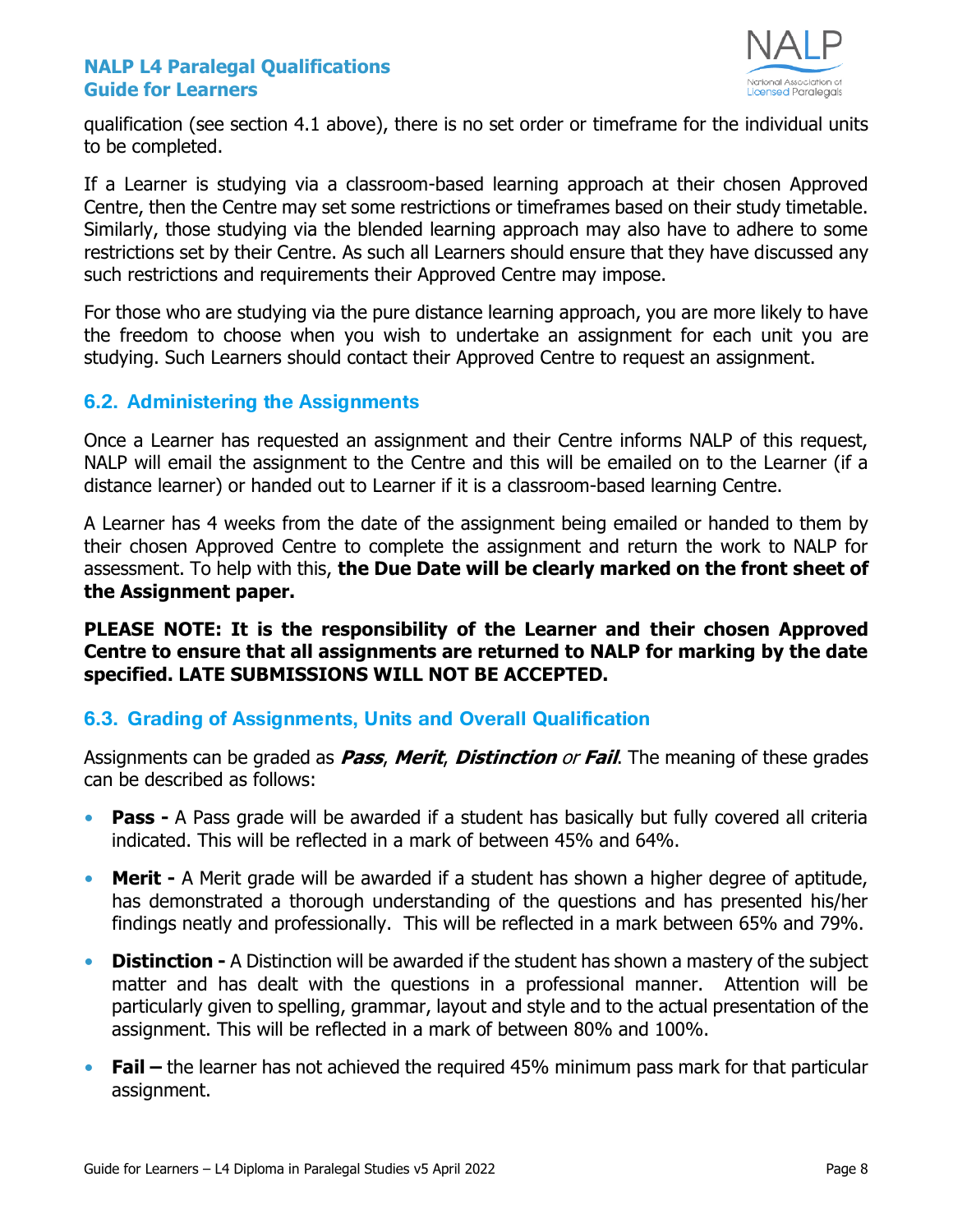

For a Learner to achieve their chosen qualification they must have passed one assignment for each Unit of study set out in Section 4.1 above.

More details regarding the assessment methodology and the rules of combination for the units can be found within the Qualification Specification which is available to download from the NALP website [here.](https://www.nationalparalegals.co.uk/level-4-diploma-qualification-specification-2)

#### <span id="page-8-0"></span>**6.4. Feedback on Completed Assignments**

All Learners should be aware that NALP **does not provide feedback on assignments**, regardless of the outcome. This is because of the way the assignment questions are structured, meaning that it would be extremely easy for the feedback to give a Learner an advantage on their repeat of a question or even a re-take of a whole assignment.

The assignments are designed to set out a scenario and ask questions that will demonstrate the Learner's understanding of the law as it is applied to the given scenario. Because of this, feedback could easily provide a Learner with too much information that could virtually give them the answer to the assignment question. The decision has therefore been made that NALP will not provide feedback on specific questions. The Learner's chosen Approved Centre should, however, be able to provide some further guidance on how to answer the assignment questions. Additionally, we have provided some indicative content for all of the Learning Outcomes and Assessment Criteria within our Qualification Specification, available to download [here.](https://www.nationalparalegals.co.uk/level-4-diploma-details) Learners can also find sample questions on our website [here](https://cdn2.buildcms.co.uk/02d9y74y5g84/files/SAMPLE%20QUESTIONS%20FOR%20LEVEL%204%20DIPLOMA%20IN%20PARALEGAL%20STUDIES.pdf) for them to practice prior to undertaking a live assignment.

If Learners require any further general guidance on how to complete their assignments, NALP is also happy to offer some direct guidance should this be necessary. We will not, however, provide specific guidance on individual assignment questions, nor give any form of feedback during these sessions on previous results.

#### <span id="page-8-1"></span>**6.5. Opportunities to Repeat Tasks**

If a Learner fails to achieve an overall pass mark of 45%, the Learner will have failed that assignment but will be able to request a new assignment, which should be completed within four weeks of it being issued by NALP. The first re-take will be free of charge, but if they fail for a second time, a fee will have to be paid for a new assignment and they will have a new fourweek period in which to complete it. If a Learner fails to achieve a pass mark on the third attempt, they will be deemed to have failed the assignment completely and will be unable to gain the relevant qualification.

#### **All Learners must have completed all assignment questions and passed all relevant units within the set timeframes as set out in Section 4.1 above.**

Should a Learner fail to have completed and passed all necessary units for the qualification within the given timeframe, they will be required to re-enrol on the qualification, including the payment of a second enrolment fee. Units already achieved may be considered under NALP's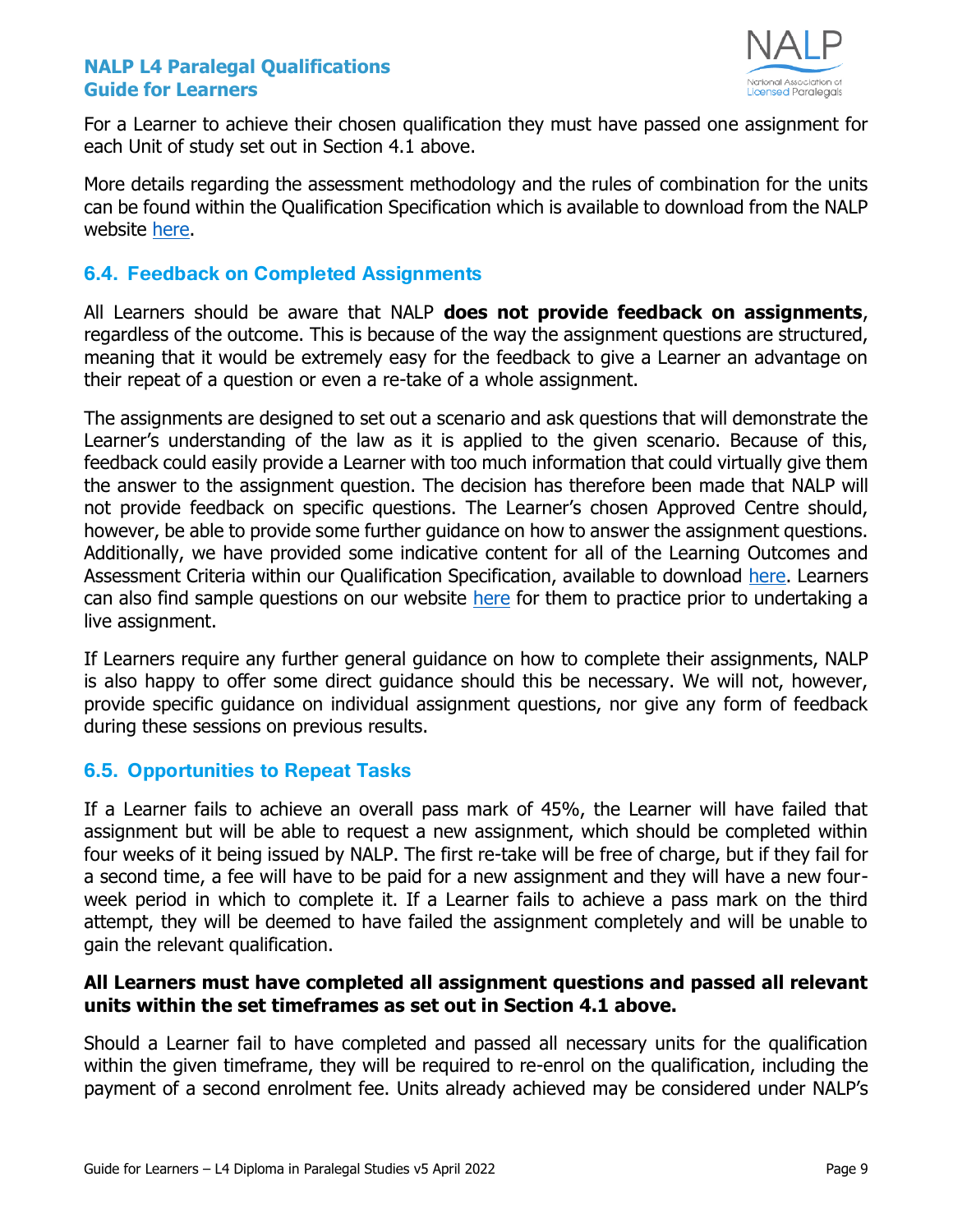

Recognition of Prior Learning Policy, a copy of which is available to download from our website [here.](https://www.nationalparalegals.co.uk/nalp_policies_procedures)

#### <span id="page-9-0"></span>**6.6. Quality Assurance of Assessment Decisions & Appeals**

#### **In all cases:**

All assignments are marked externally by NALP employed assessors. No assessment decisions are made by any NALP Approved Centre.

NALP has a full Quality Assurance and Moderation Policy in place which is followed to ensure that all assessment decisions are consistent regardless of the assessor. If a Learner or Centre disagrees with the Assessment Decision, they are entitled to submit an Appeal, in line with our Appeals Policy, which is available to download from our website [here.](https://www.nationalparalegals.co.uk/nalp_policies_procedures)

**Please note:** Appeals will only be considered if there is a specific rationale provided for why the Learner or Centre disagrees with the decision made. We will not consider academic appeals based on the opinion of a third party who is not a tutor/teacher for a NALP Approved Centre. If the tutor/teacher of an Approved Centre supports the appeal, they must give their specific reasons for doing so.

#### <span id="page-9-1"></span>**6.7. Instructions to Learners**

Please read the following instructions carefully before attempting your assignment.

- **•** Always ensure that you are familiar with the content of the units and the Assessment Criteria they cover. You can find all of this information in the Qualification Specification for the NALP Level 4 Diploma in Paralegal Studies, available [here.](https://www.nationalparalegals.co.uk/level-4-diploma-qualification-specification-2) If you go to the back of the Qualification Specification you will find the unit details, setting out the Learning Outcomes and Assessment Criteria. The Learning Outcomes are what a Learner is expected to be able to do or have an understanding of once they have completed that part of the unit; The Assessment Criteria gives a clear indication of what the assessors are looking to see being covered in the answers to the assignments the awarding organisation has set in order to demonstrate that they have attained that Learning Outcome.
- Look at the sample questions on our website [here.](https://cdn.buildresources.co.uk/sites/698/docs/SAMPLE_QUESTIONS_FOR_LEVEL_4_DIPLOMA_IN_PARALEGAL_STUDIES.pdf) These will give you a lot of information in respect of the sorts of details you would be expected to include in your assignment. But please ensure these details are included in a way that works with the scenarios and context of the assignment questions themselves.
- **•** Always read the question you are answering at least three times before attempting to answer. This is to ensure you slow down and read what it says. It is human nature for us to read the words we expect to see next and it is a mistake we encounter often with Learners submitting their assignments.
- **•** Always ensure you take note of the context of the question as well as the content. With so much in Law being contextualised Learners can sometimes look at the problem from the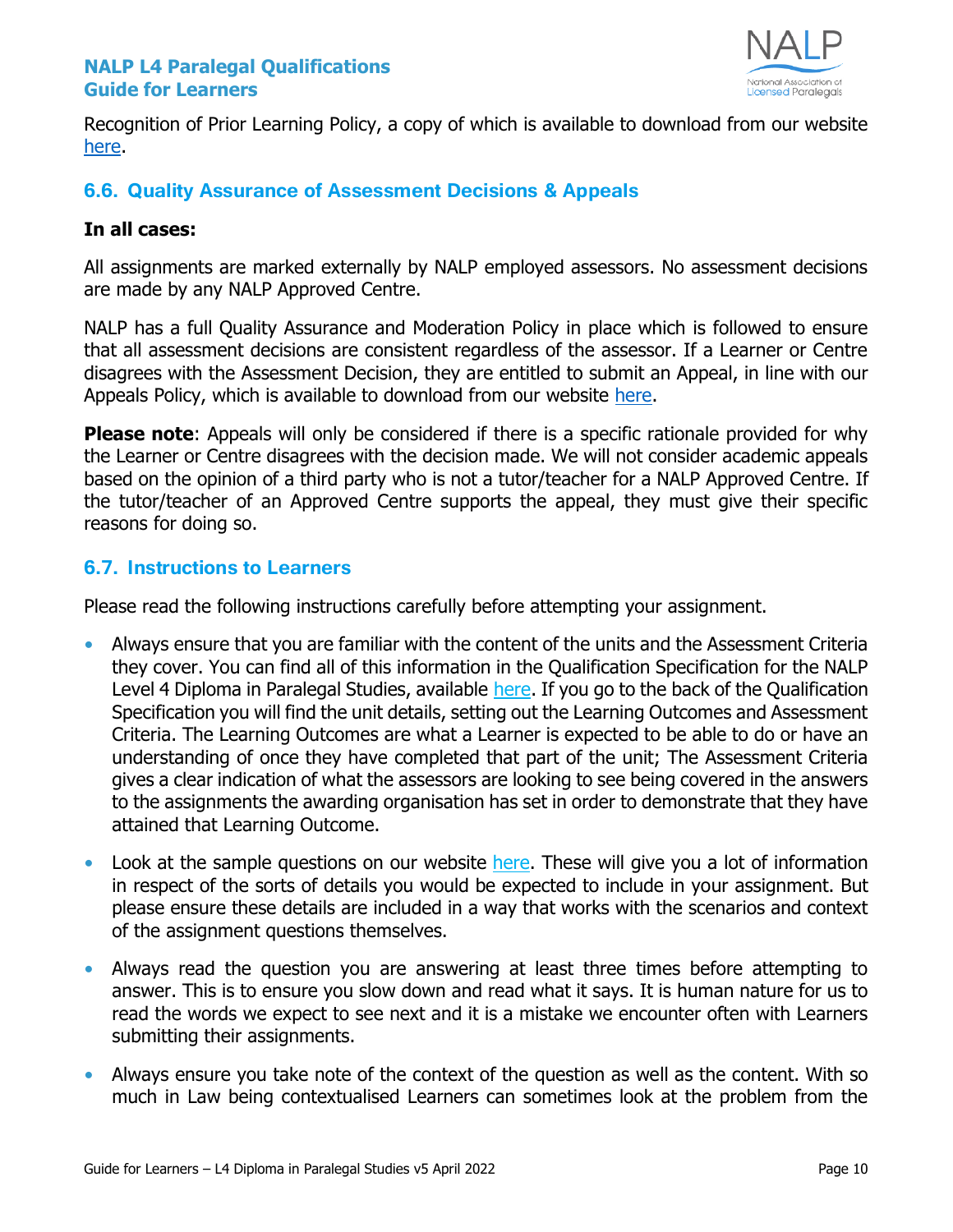

wrong angle. If in doubt, go back to the assessment criteria mentioned in the first point above and ask yourself if the way in which you are interpreting the question will address what our assessors will be looking at.

- **•** Before you start an assignment, you should read it carefully and ensure that you understand what is required of you before you attempt any task. If you are uncertain, you should ask for guidance from your chosen Approved Centre, or you can contact NALP directly by emailing us: [admin@nationalparalegals.co.uk](mailto:admin@nationalparalegals.co.uk)
- **•** Each task should be word processed on a fresh sheet of paper which is clearly headed with your name and your NALP Membership Number (all Learners are provided with one free year's membership of NALP on enrolment).
- **•** Each task must be clearly labelled with the question number being attempted.
- **•** All questions must be completed before the assignment is submitted for assessment. NALP provides comprehensive workbooks which you should be given by your chosen Approved Centre, in addition to any other training material the Approved Centre May provide.
- When completing your Assignments, you may use any books, notes or other sources to assist you, but **YOU MUST CLEARLY CITE THESE SOURCES** within your answer, including details of author and publication they are taken from, otherwise this could be construed as **PLAGIARISM** (i.e. copying from other works). Such **PLAGIARISM WILL NOT BE ACCEPTED AND MAY RESULT IN YOUR DISQUALIFICATION FROM THE QUALIFICATION AS A WHOLE**. Please note that whilst such citations are allowed, these should be kept to a minimum as it is important for Learners to produce original and individual work in order to clearly demonstrate your own knowledge and understanding.
- **•** When you have completed all questions, please complete the front sheet of the Assignment and ensure that this is included with your assignment before emailing it to the two email addresses detailed on your instruction sheet. All Learners must verify that all the work contained in the assignment is your own. **It is particularly important that this section is completed.**
- **•** When your work has been assessed, you will be informed of your result for that unit. If you do not successfully complete all units for the qualification taken you will be awarded unit certificates for the credits of each unit achieved.
- **•** Assignments will be assessed according to the standard of work provided against the Learning Outcomes and the Assessment Criteria given. A grade of pass, Merit, Distinction or Fail will be given.
- **•** If an assignment has been failed (by not achieving an overall pass mark of 45%), you will be given the chance to request another assignment. Failure to be successful in the second assignment will mean that a third will have to be requested for which a fee will be charged (details of fees available on request). There will be no further chances to complete the assignment.